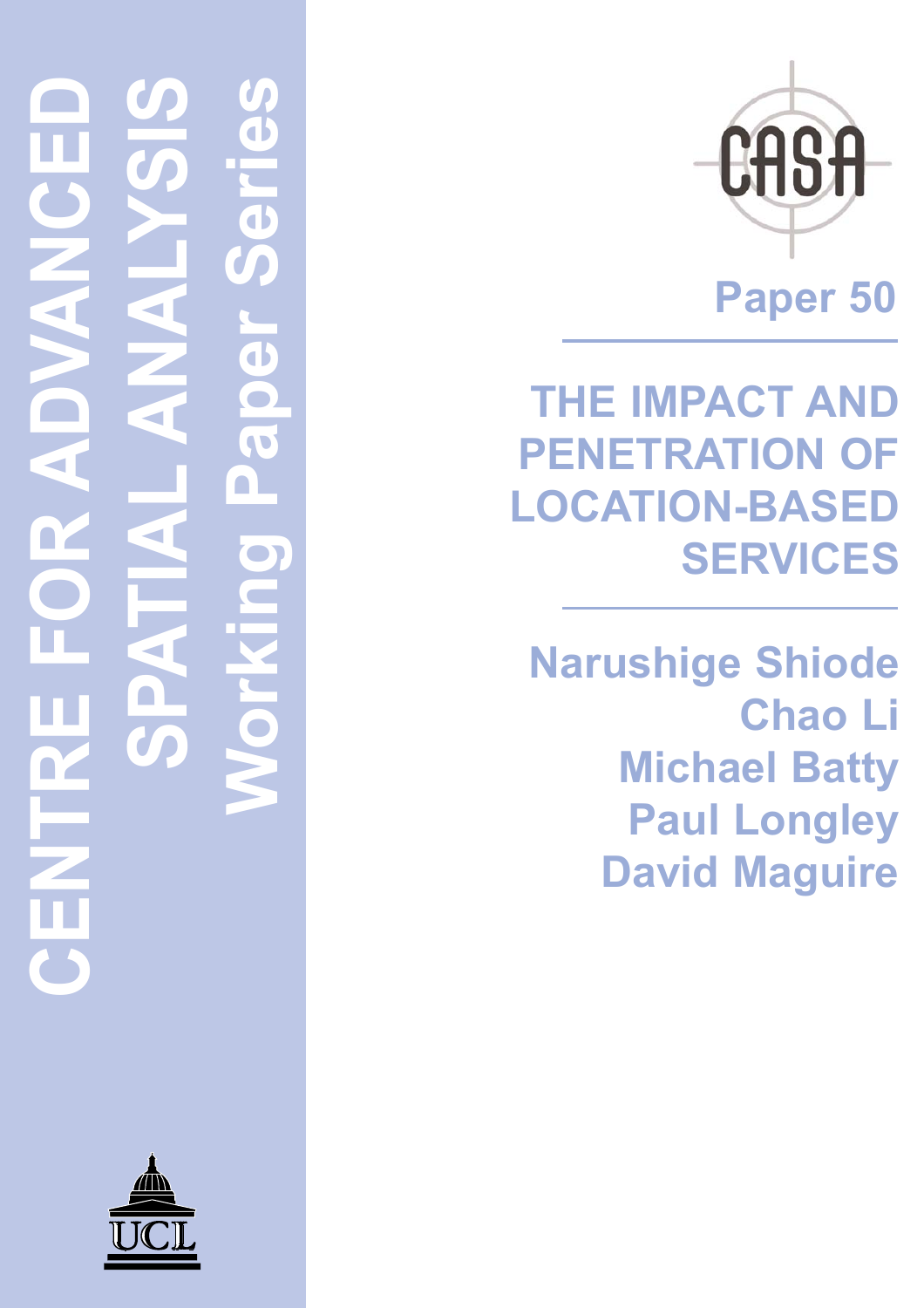

Centre for Advanced Spatial Analysis University College London 1-19 Torrington Place Gower Street London WC1E 6BT

[t] +44 (0) 20 7679 1782 [f] +44 (0) 20 7813 2843 [e] casa@ucl.ac.uk [w] www.casa.ucl.ac.uk

http//www.casa.ucl.ac.uk/working\_papers/paper50.pdf

Date: May 2002

ISSN: 1467-1298

© Copyright CASA, UCL

The Impact and Penetration of Location-Based Services

Narushige Shiode†, Chao Li†, Michael Batty†, Paul Longley†, and David Maguire‡

† Centre for Advanced Spatial Analysis, University College London 1-19 Torrington Place, London WC1E 6BT, United Kingdom ‡ ESRI Inc, 380 New York Street, Redlands, CA 92373, USA

E-mail: {n.shiode, chao.li, m.batty}@ucl.ac.uk p.longley@geog.ucl.ac.uk dmaguire@esri.com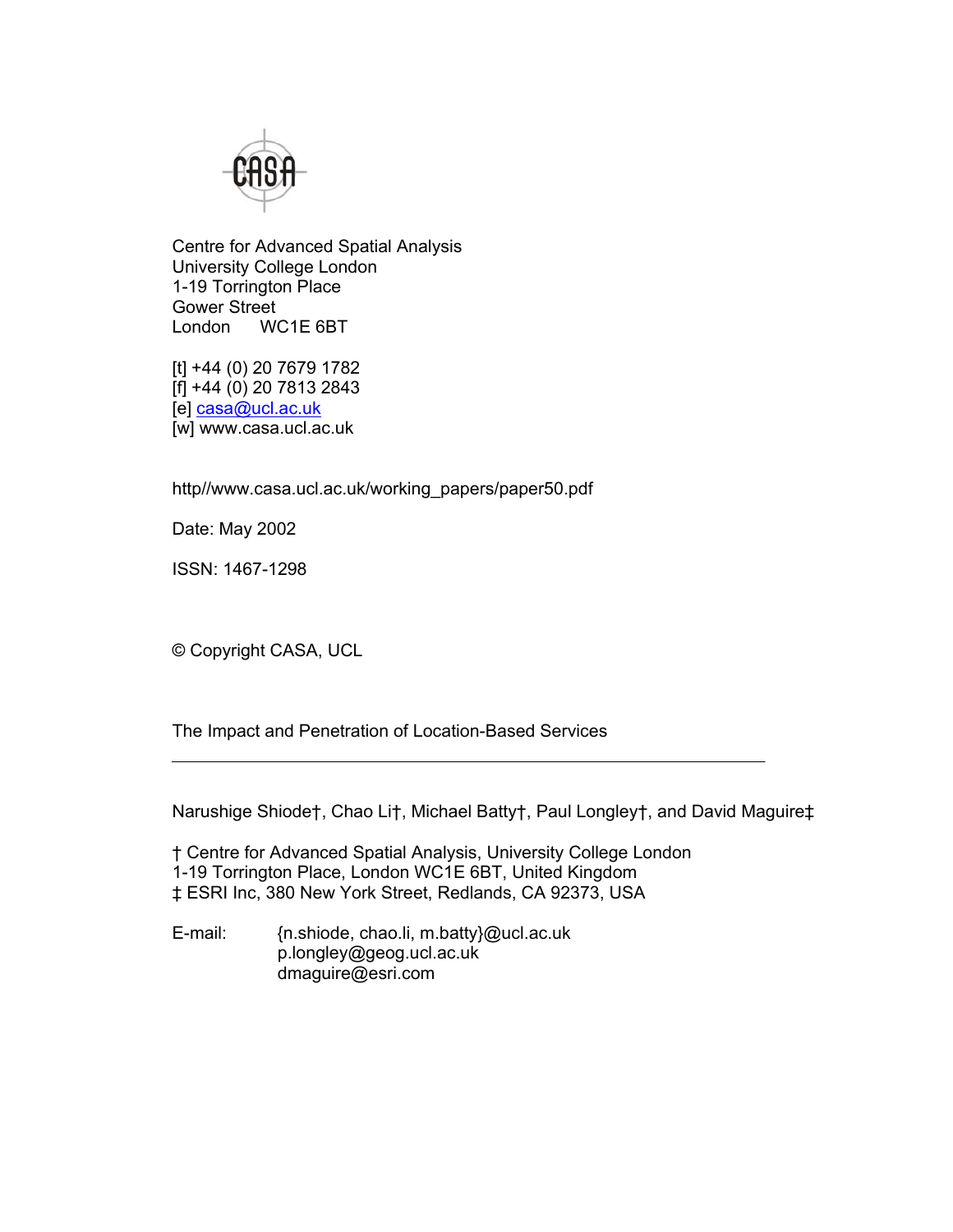# **THE IMPACT AND PENETRATION OF LOCATION-BASED SERVICES**

Narushige Shiode† , Chao Li† , Michael Batty† , Paul Longley† , and David Maguire‡

**†** Centre for Advanced Spatial Analysis, University College London 1-19 Torrington Place, London WC1E 6BT, United Kingdom ‡ ESRI Inc, 380 New York Street, Redlands, CA 92373, USA

E-mail:  $\{\text{n.shiode}, \text{chao.li}, \text{m.batty}\}\text{@ucl.ac.uk}, \text{plongley@geog.ucl.ac.uk}, \text{dmaguire@esri.com}$ 

## **Introduction: The Definition of Technologies**

Since the invention of digital technology, its development has followed an entrenched path of miniaturisation and decentralisation with increasing focus on individual and niche applications. Computer hardware has moved from remote centres to desktop and hand held devices whilst being embedded in various material infrastructures. Software has followed the same course. The entire process has converged on a path where various analogue devices have become digital and are increasingly being embedded in machines at the smallest scale. In a parallel but essential development, there has been a convergence of computers with communications ensuring that the delivery and interaction mechanisms for computer software is now focused on networks of individuals, not simply through the desktop, but in mobile contexts. Various inert media such as fixed television is becoming more flexible as computers and visual media are becoming one.

With such massive convergence and miniaturisation, new software and new applications define the cutting edge. As computers are being increasingly tailored to individual niches, then new digital services are emerging, many of which represent applications which hitherto did not exist or at best were rarely focused on a mass market. Location based services form one such application and in this paper, we will both speculate on and make some initial predictions of the geographical extent to which such services will penetrate different markets. We define such services in detail below but suffice it to say at this stage that such functions involve the delivery of traditional services using digital media and telecommunications. High profile applications are now being focused on hand held devices, typically involving information on product location and entertainment but wider applications involve fixed installations on the desktop where services are delivered through traditional fixed infrastructure. Both wire and wireless applications define this domain. The market for such services is inevitably volatile and unpredictable at this early stage but we will attempt here to provide some rudimentary estimates of what might happen in the next five to ten years.

The "network society" which has developed through this convergence, is, according to Castells (1989, 2000) changing and re-structuring the material basis of society such that information has come to dominate wealth creation in a way that information is both a raw material of production and an outcome of production as a tradable commodity. This has been fuelled by the way technology has expanded following Moore's Law and by fundamental changes in the way telecommunications, finance, insurance, utilities and so on is being regulated. Location based services are becoming an integral part of this fabric and these reflect yet another convergence between geographic information systems, global positioning systems, and satellite remote sensing. The first geographical information system, CGIS, was developed as part of the Canada Land Inventory in 1965 and the acronym 'GIS' was introduced in 1970. 1971 saw the first commercial satellite, LANDSAT-1. The 1970s also saw prototypes of ISDN and mobile telephone and the introduction of TCP/IP as the dominant network protocol. The 1980s saw the IBM XT (1982) and the beginning of de-regulation in the US, Europe and Japan of key sectors within the economy. Finally in the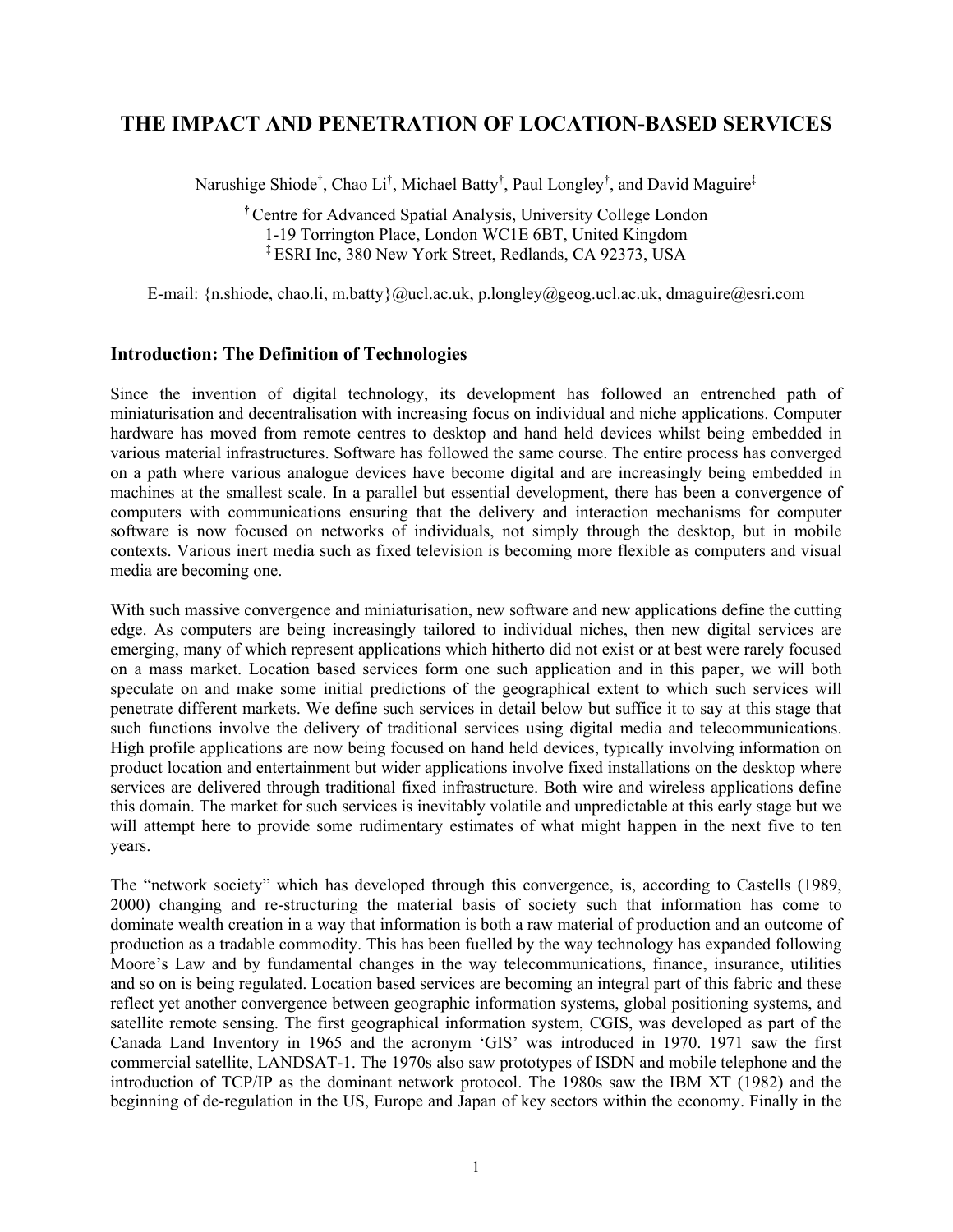1990s, we saw the introduction of the World Wide Web and the ubiquitous pervasion of business and recreation of networked PC's, the Internet, mobile communications and the growing use of GPS for locational positioning and GIS for the organisation and visualisation of spatial data. By the end of the  $20<sup>th</sup>$ century, the number of mobile telephone users had reached 700 million worldwide. The increasing mobility of individuals, the anticipated availability of broadband communications for mobile devices and the growing volumes of location specific information available in databases will inevitably lead to the demand for services that will deliver location related information to individuals on the move. Such location based services (LBS) although in a very early stage of development, are likely to play an increasingly important part in the development of social structures and business in the coming decades.

In this paper we begin by defining location based services within the context we have just sketched. We then develop a simple model of the market for location-based services developing the standard non-linear saturation model of market penetration. We illustrate this for mobile devices, namely mobile phones in the following sections and then we develop an analysis of different geographical regimes which are characterised by different growth rates and income levels worldwide. This leads us to speculate on the extent to which location based services are beginning to take off and penetrate the market. We conclude with scenarios for future growth through the analogy of GIS and mobile penetration.

### **Location-based Services: Definitions, Software, and Usage**

We must now provide a more detailed definition of location based services (LBS). These are the provision of geographically-orientated data and information services to users across mobile telecommunication networks. LBS can be seen as a convergence of new ICTs (NICTs) such as mobile telecommunication system, location aware technologies and handheld devices with the Internet, GIS and spatial databases as we illustrate in Figure 1.



**Figure 1**. Convergence of technologies creating LBS (Brimicombe, 2002).

Mobile telecommunication networks have developed dramatically, from the second generation based on the Global System for Mobile Communication (GSM) to 2½ generation called the General Packet Radio Service (GPRS) with an expected third generation termed the Universal Mobile Telecommunication System (UMTS). The bandwidth of networks is moving from 9.6Kbps to 115Kbps, and will support bandwidth of 2Mbps with UMTS. Wireless Application Protocol (WAP), started in 1997, is being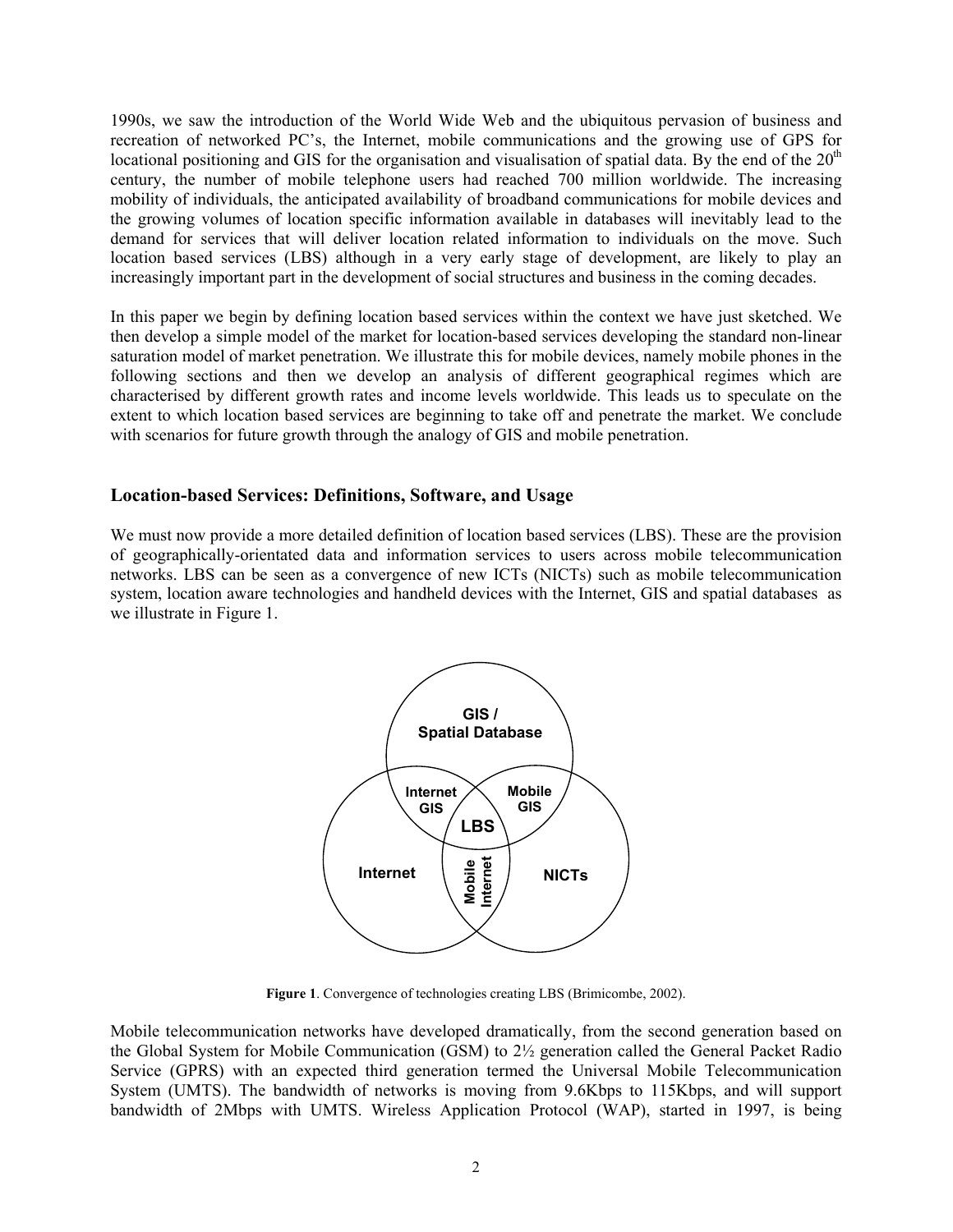developed into a new standard, aiming to have "an architecture and a language which will facilitate the convergence of fixed Internet, WAP … toward one and the same mobile Internet solution." (www.ericsson.com/developerzone/). The development of mobile telecommunications also has transformed the services from focusing on transmission of voice data to various applications of transmitting information through multimedia. Handheld, mobile and small size wireless devices such as Personal Digital Assistants (PDA) and mobile phones, have been enhanced and can be connected via infrared, GSM modems or radio signals to wireless networks. With the development of location aware technologies and the increasing number of mobile device users, services providing location related information are likely to become major applications of these new technologies.

Given the location aware nature of LBS, locational information is vital for communications system set-up, navigation and system management while handling and processing such information (spatial and temporal) is essential for providing LBS in the first place. Many industry analysts see a central role for GIS which forms the foundation for many of these LBS developments. GIS has been considered as a core area in managing, processing and delivering spatial information in meaningful ways (Bishr, 2000). The META Group reported that "… about 40 percent of all mobile data applications in utilities are linked to GIS" (quoted in Wilson, 2001). Maguire (2001) notes that "… geographic data and processing are provided as a type of service over a wireless network connection", which suggests the terms "mobile geographic services" and "mobile GIS". A number of statements have alluded to GIS solutions being able to analyse the objects in particular locations with their relationships to each other, providing tools for integrating spatial information. Such developments will transform the average LBS into valuable information sources for supplying value added services (Coleman, 2001; Okunuki *et al*., 2001; Wilson, 2001; ESRI, 2000; MapInfo, 2001).

The main driver of LBS in the US is the Federal Communications Commission's adoption of enhanced 911 (E911) mandate. The E911 mandate aims to improve the quality and reliability of the emergency services by locating wireless 911 callers (www.fcc.gov/e911/). The requirement was to ensure 50 metre accuracy for 67% of calls (150 metres for 95% of calls) for handset-based solutions, and 100 metres for 67% (300 metres for 95%) for network-based solutions by October 2001. The incentive in the E911 mandate is that it provides the basis for a wide range of additional, value-added location based services. The concern for locating wireless emergency calls only began to be tackled from 2000 in Europe. Nevertheless, there is currently very fast development and deployment of both wireless and locationaware networks. Also in 2000, mobile network operators, after immense investment in 3G licenses, began to look for content driven services. Location based services in Europe are increasingly being driven by the motivation to provide differentiating and value-added services in a competitive marketplace.

IDC (www.idc.com) predicts that by year 2005, almost 50% of European mobile subscribers will use such services. The 2001 surveys by Jupiter and McKinsey report that 38% of wireless users would like to see navigation services being provided The ARC Group's figure shown in Table 1 demonstrates the wide range of potential applications and their perceived ranking by mobile users over time. With considerable growth potential in LBS, the various applications can be divided into six categories which are currently being developed and some of the applications are commercially available (Hunter, 2001). The list is still growing.

- Pushed online advertising.
- User-solicited information, such as local traffic information, weather forecasts and local services.
- Instant messaging for communication with people within the same or nearby localities.
- Real-time tracking.
- Mapping/route guidance, directing people to reach their destination.
- Emergency services for stationary location.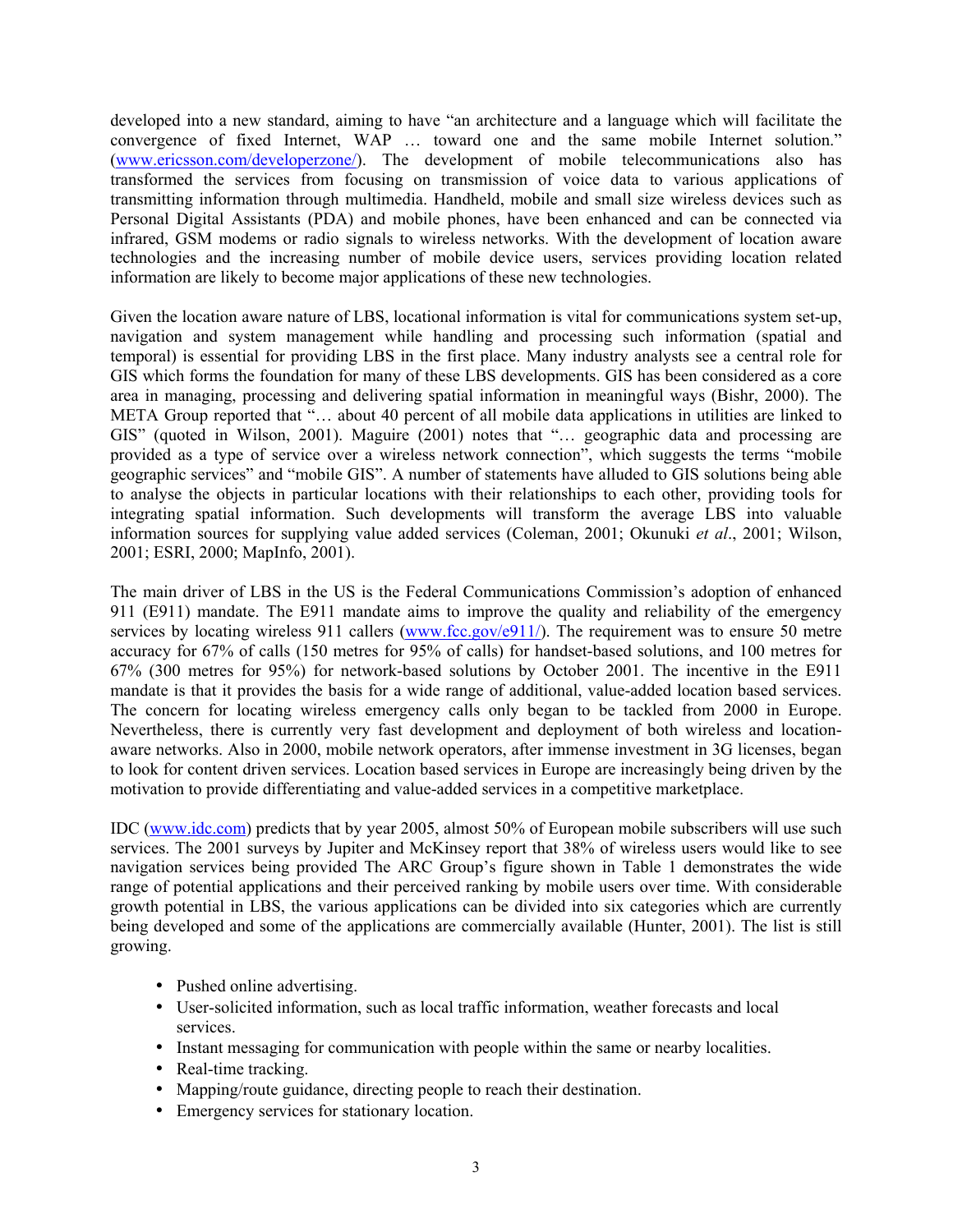#### • Location-based tariffs

An open industry specification for delivering navigation, telematics and related geographic information services across multiple networks, platforms and devices is being promoted by a consortium that includes Panasonic, Microsoft and Tele Atlas. They are also developing a suite of APIs and protocols designed to create a development environment for LBS applications (Bastiaansen, 2001). Some companies have developed geo-spatial engines optimised for LBS applications, while others have chosen to embed existing GIS into their services.

| Rank | 2000                      | 2003                      | 2005                      |  |  |
|------|---------------------------|---------------------------|---------------------------|--|--|
|      | $PIM*$                    | <b>PIM</b>                | Navigation / Location     |  |  |
| 2    | Entertainment             | Entertainment             | <b>PIM</b>                |  |  |
| 3    | <b>Financial Services</b> | Navigation / Location     | Entertainment             |  |  |
| 4    | <b>Internet Browsing</b>  | <b>Financial Services</b> | <b>Financial Services</b> |  |  |
| 5    | Navigation / Location     | <b>Internet Browsing</b>  | <b>Internet Browsing</b>  |  |  |
| 6    | m-Commerce / Retail       | m-Commerce / Retail       | m-Commerce / Retail       |  |  |
| 7    | Intranet                  | Intranet                  | Intranet                  |  |  |

|  |  |  | Table 1. Range of applications and their perceived ranking by mobile users over time |
|--|--|--|--------------------------------------------------------------------------------------|
|  |  |  |                                                                                      |

*\*PIM: Personal Information Management*  Source: ARC Group (http://www.the-arc-group.com/*)* 

Personal profiling has been regarded as a way to enrich and enhance LBS and supply people with the information that they are likely to need. 'Tailor made' location-based services as facilitated by such a personal profile is considered to be a significant development in the mobile data market, which will deliver information specifically compiled for the individual according to his/her interests, history and location. An example of future LBS personalised intelligent services tuned to individual's lifestyle and demands would be theatre tickets automatically reserved during a business trip away because of a user's culture profile. Information related to an individual and their location has been suggested as classifiable into short-, middle- and long-term; recent spatial and temporal trends are considered as short-term information, personal preferences as middle-term, and the person's identity as long-term (Mountain & Raper, 2000; Mountain & Raper, 2001). Personal profiling would clearly be attractive to marketeers in their pursuit of 'one to one' marketing of products and services as it would be more accurate than current geodemographic profiles.

A range of input and output methods have been proposed and offered in some of the LBS applications, thus trying to identify the desirable and effective way for delivering information. Voice has been suggested as a user friendly method for inputting requests and giving instructions. Using speech via mobile phones as navigating instructions during driving is one example. Phonetic transcriptions of city names, street names, and 'points of interest' in digital maps is another example for inputting information through voice (van Es, 2001). Despite many exciting applications of wireless services, LBS is still in the earliest stages of deploying mobile solutions. Many of the assumptions concerning usage and behaviour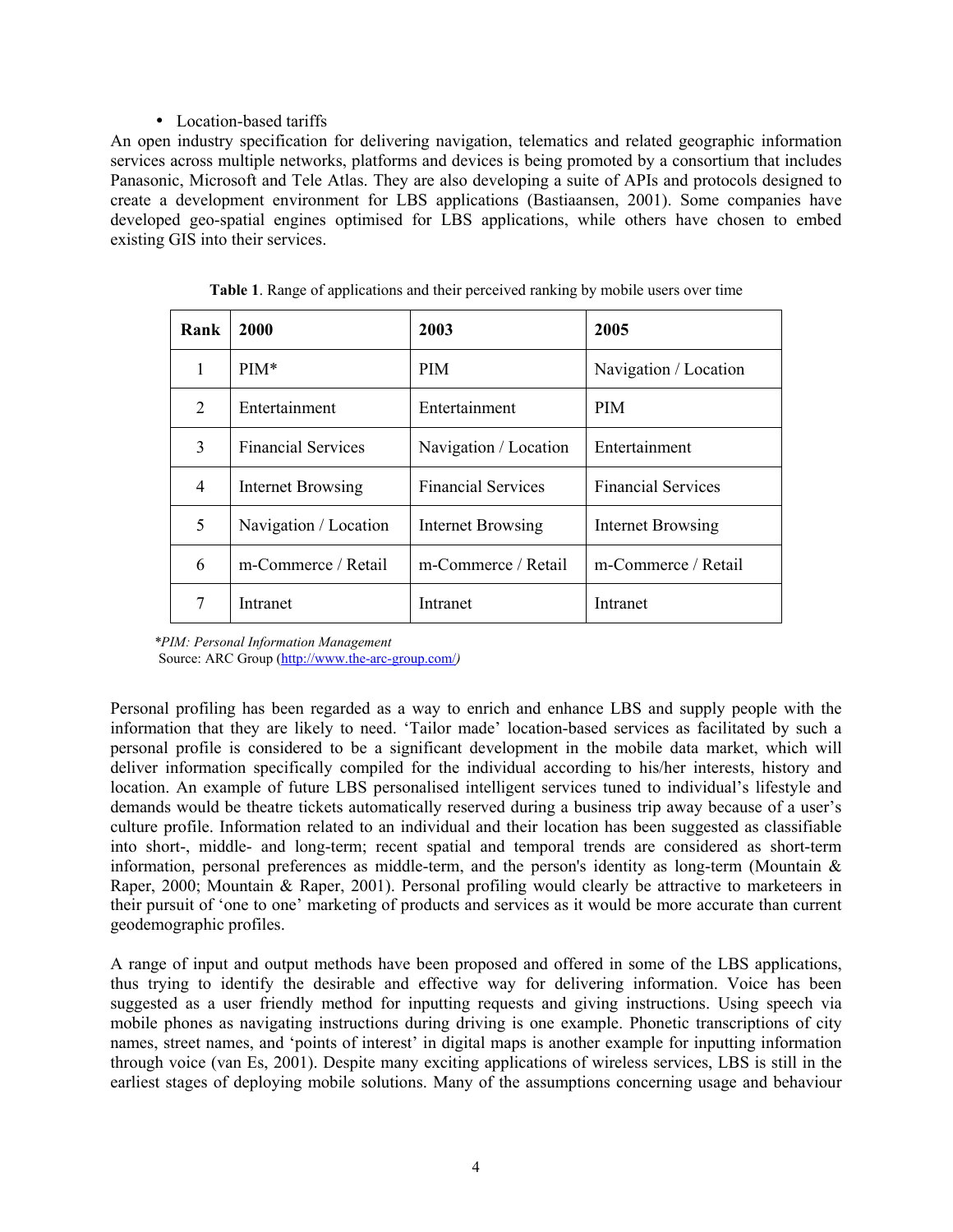are untested and should not be taken for granted. There is thus considerable uncertainty still in predicting how these applications and markets will pan out.



## **The Market for LBS: A Model of the Development of LBS**

**Figure 2**. Schematic diagram of radical new IT innovations and the Kondratieff waves observed by Hall and Preston (1988).

Although the concept of LBS has emerged only recently, it is expected to follow the remarkable growth demonstrated earlier by other IT technologies, and the demand for various geographical informationoriented services is also likely to provide a large share for LBS industry in the IT market within the next ten years.

This wave of market growth is influenced by a number of elements and factors that are themselves growing at a rapid speed and are increasingly becoming available in the market. These include the hardware vehicle such as the WAP (Wireless application protocol)-enabled mobiles and other wireless Internet terminals, software services ranging from secure online transaction protocols to various entertainment functions, and data resource on which the LBS relies.

The series of successive waves of new IT inventions and their diffusion appear to follow a certain pattern known as the Kondratieff cycle. The Kondratieff cycle is a theory that inter-relates economics and politics, taking into consideration such events as war, discoveries, public opinion, and weather and price behaviour as integral parts of a long-term economic life-cycle (Kondratieff 1935). Within a capitalistic society, Kondratieff proposed that economic trends tend to repeat themselves every 50-60 years. This alternation of *the long wave* from prosperity to depression, complemented by many shorter cycles, lends a dynamic trend to the economy that to a large degree becomes predictable.

Hall and Preston (1988) argue that the array of innovations of IT-related technologies and services can be regarded as part of the fifth wave of innovations in this particular context (Figure 2). The figure illustrates the transition of innovations and technologies where the new generation of innovations are continuously emerging under a certain frequency, occasionally replacing their predecessors. Taking this analogy further, we can argue that the LBS-related technologies also follow the wave of innovations as a group of inventions forming the terminal period of the fifth Kondratieff wave, where these concepts will rapidly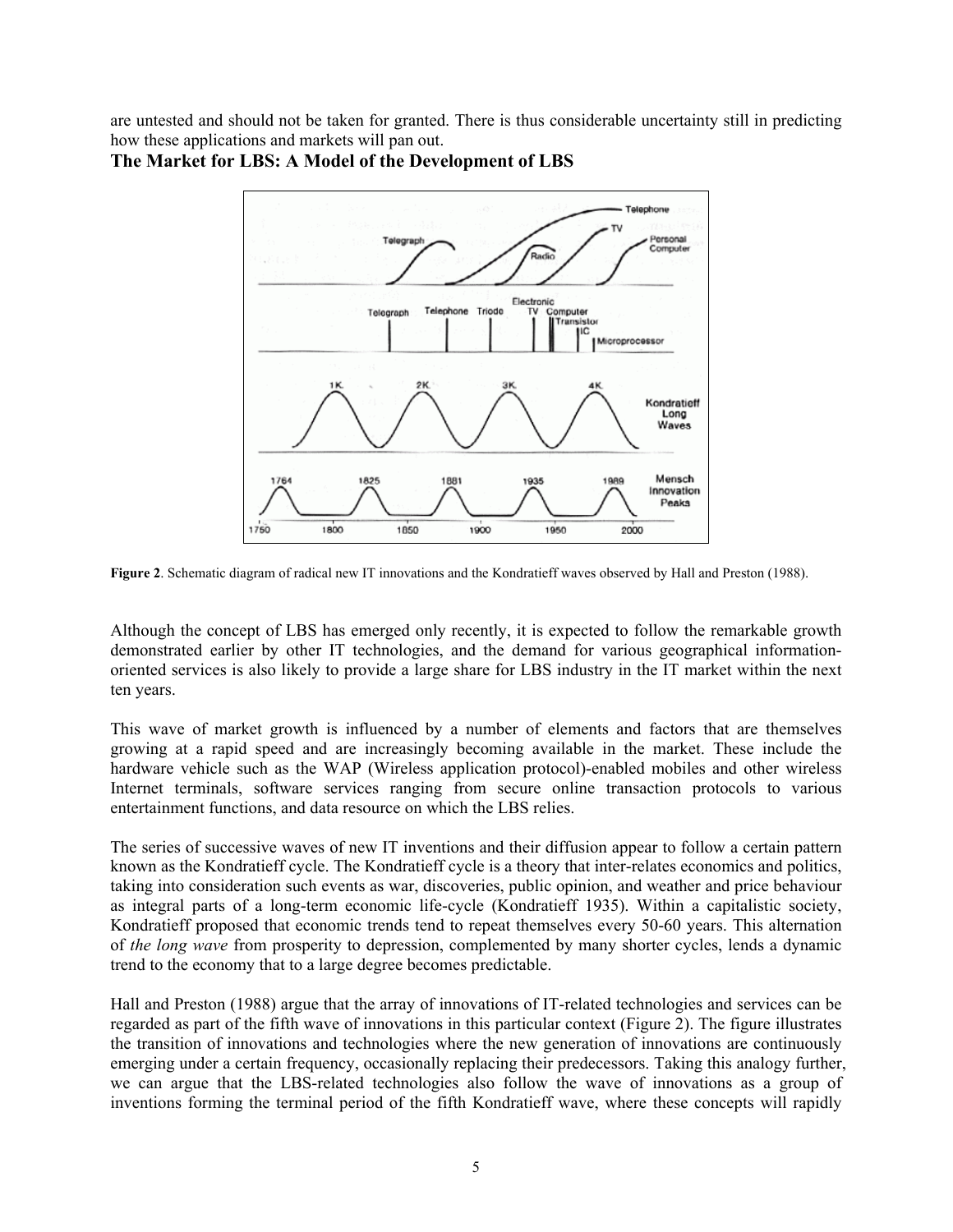become available in the market and will promote LBS industry to provide a transition of service types in the wireless market.

Whether or not the Kondratieff wave is theoretically robust remains still somewhat controversial, but there is a wide spread evidence which empirically support the idea that economic market and innovations curve have common ground in their periodic behaviour. We are also aware of numerous other wave or cyclic model suggested in the past. For instance, Schumpeter's Business Cycles (1939) proposed a three-cycle model of economic fluctuations or waves (1) the Kitchin inventory cycle (3-5 years), (2) the Juglar investment cycle (7-11 years), and (3) the Kondratieff long cycle (50-60 years). However, these are fundamentally inter-related to one another and are essentially pointing towards the same direction. For instance, three Kitchins make up one Juglar and six Juglars make up one Kondratieff—there is also the mid-long wave of infrastructural investment suggested by Kuznets; i.e. *the Kuznets infrastructural investment cycle* (15-25 years) where, again, we can fit two or three Juglars to one Kuznets and three Kuznets to one Kondratieff.

Here we follow the analogy of IT deployment forming the fifth wave of innovations and apply the Kondratieff cycle model to depict the market growth of LBS services and industries. Figure 3 shows the growth of some of the IT-related commodities over the last ten years. The six indices can be categorised into three different groups each of which increasing at a near-exponential growth rate but on a different scale and slope. The first group contains the basic hardware commodities that were invented prior to the convergence of the fifth wave, and these include fixed phone lines and personal computers which are well deployed and its market having reached the state of maturity over the years. The second group comprises of users of various IT services provided through such devices where the increase curve is still steep but are likely to reach saturation as it exceeds the overall growth of hardware from the first group. The last group consists of the uptake and the magnitude of newly emerging IT services such as e-, m-Commerce and WAPs. These are essential elements to LBS, and they are growing at a remarkable rate, rapidly catching up with the number of users, suggesting that the LBS market follows the same exponential growth observed in many other IT services.

In the next section, we observe the growth of the mobile industry in terms of its penetration rate amongst different parts of world, and we estimate its growth in the next five, ten years. The analysis will be primarily focused on handheld devices in general, but as the number of WAP-enabled mobile devices is increasing, it can be regarded as an indicator of the increase in the number of hardware vehicle for LBS.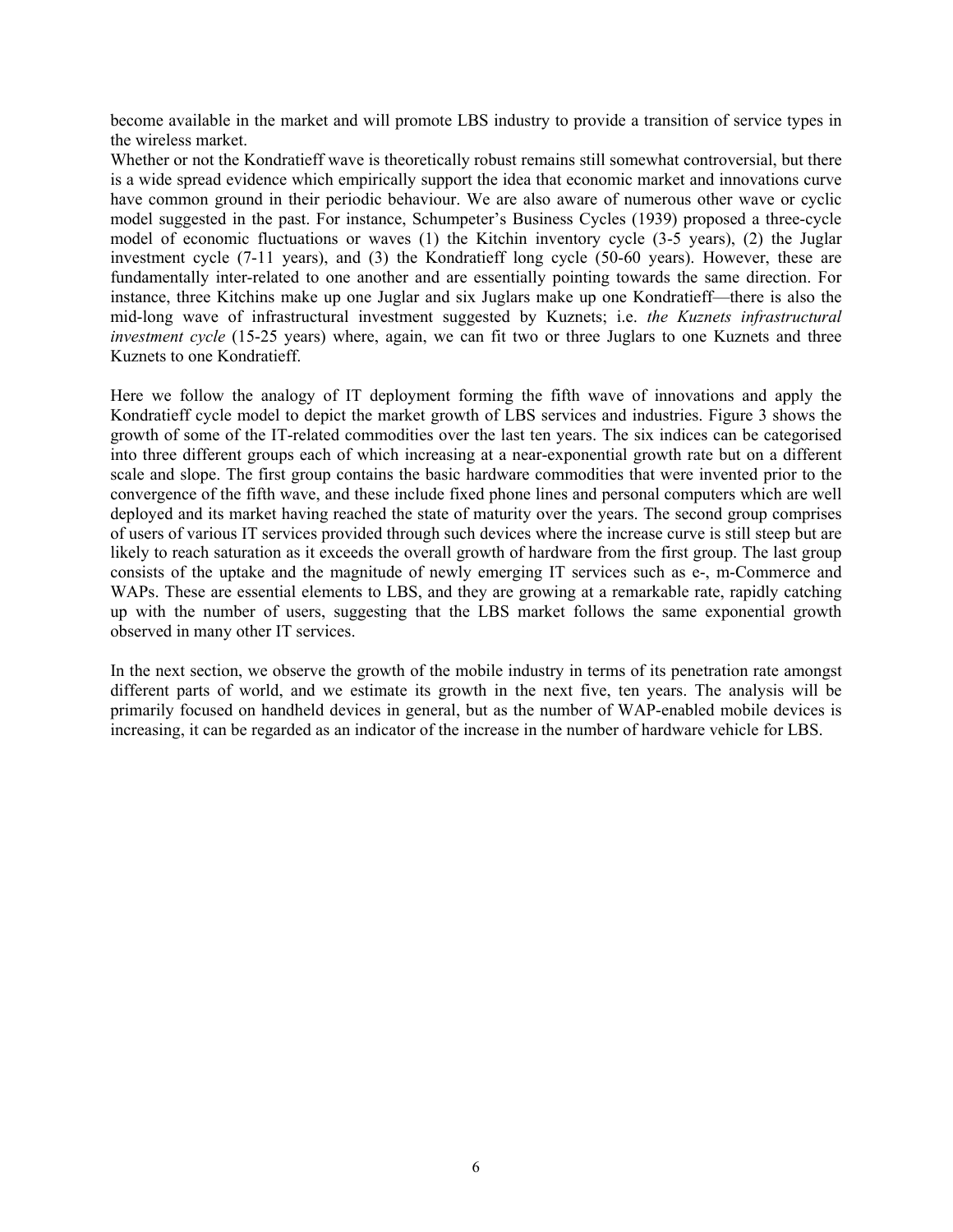

**Figure 3**. Growth of Some IT-related Services and Commodities (in millions) (Data source: allNetDevices, ITU). **Penetration of Mobile Devices: Predictions of Future Markets** 

#### *Summary of the Growth Trend in the Mobile Market*

The growth of the mobile industry market over the last ten years has been remarkable to say the least. However, as it applies to any other newly developed technologies, the growth has not been persistent in every place. The North European nations, for instance, have been known as most wired area and they have constantly enjoyed a high penetration rate of mobile devices, whilst the less-developed countries have yet to take off as a large mobile phone market. This may change dramatically over the next couple of years, as the price of mobile devices become even cheaper and more mobile network connections become available.

Figure 4 shows the comparison between the current penetration rate of fixed phone line connection and that of mobile subscription in each continent and wider region. As of December 2000, North European nations, namely Denmark, Iceland, Finland, Norway and Sweden, already see a high rate of mobile prevalence; but this is closely followed by the Western European countries and the high income Australasian nations. In terms of individual nations, high income Australasian countries such as Taiwan (80%) and HongKong (77%) and Singapore (62%) are more visible amongst the most mobile saturated nations. The rank of the actual number of mobile subscription has a strong positive correlation with the GDP of each country with economic powers such as the United States, Japan, Britain and Germany dominate the top of the list with the notable exception of China which ranks at the very top much due to the sheer size of its population (this applies to several other countries with large population such as Brazil, Turkey, and Mexico all of which having a low penetration rate for mobile phones). This alone clearly indicates a potentially explosive growth in the number of mobile penetration over the next few years as the price becomes more affordable.

The divide amongst those *who have* and those *who do not have* is more visible in Figures 5 and 6 where the groups of nations with similar economic and demographic characteristics naturally form loose clusters.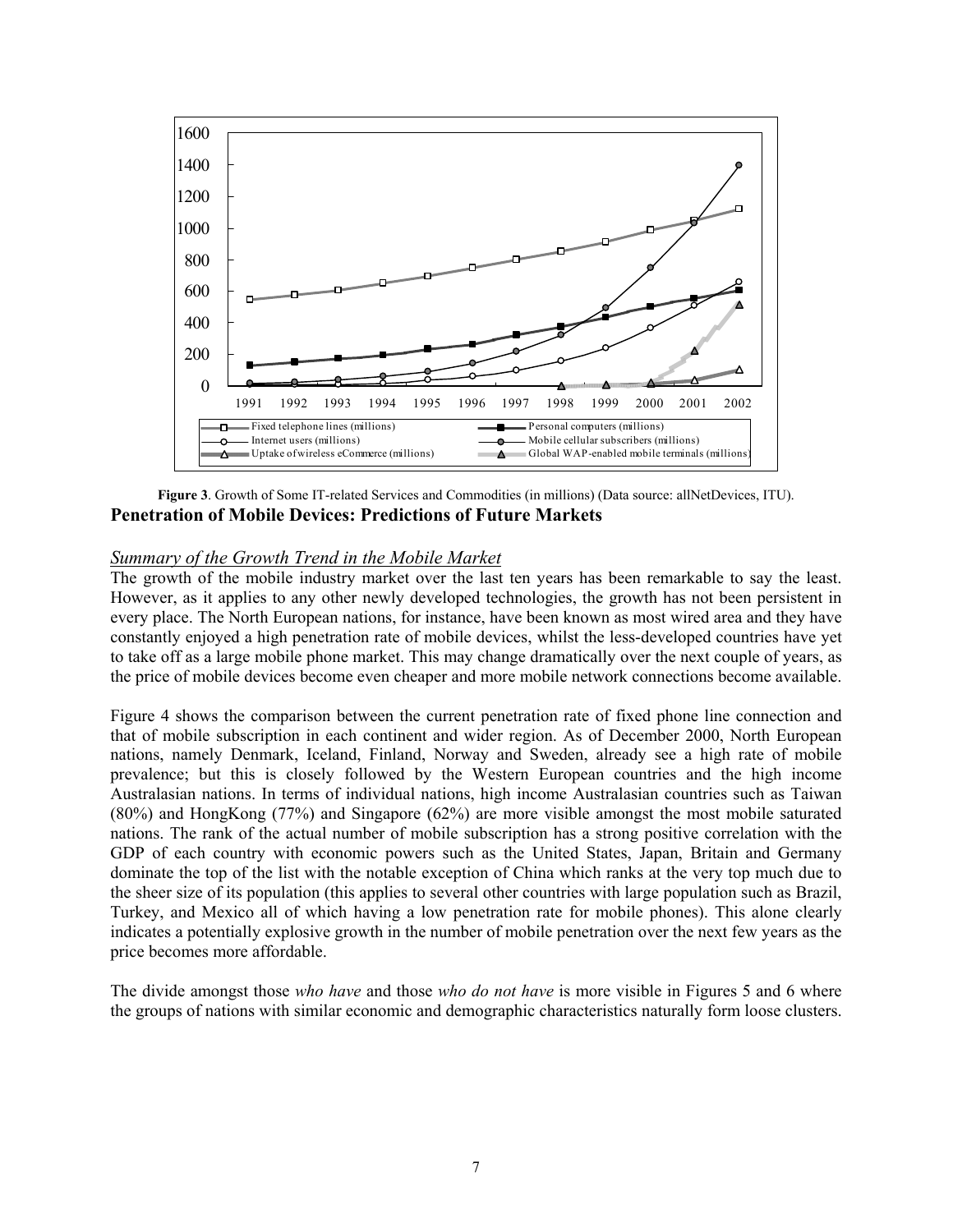

**Figure 4**. The Global Fixed Line and Mobile Penetration Rate as of 2000 (Data source: ITU).



**Figure 5**. Log-log plot of mobile subscribers against population for each country as of 2000 (Data source: ITU). The white, grey and black dots represent countries with low GDP (per capita) value, intermediate value, and high value, respectively.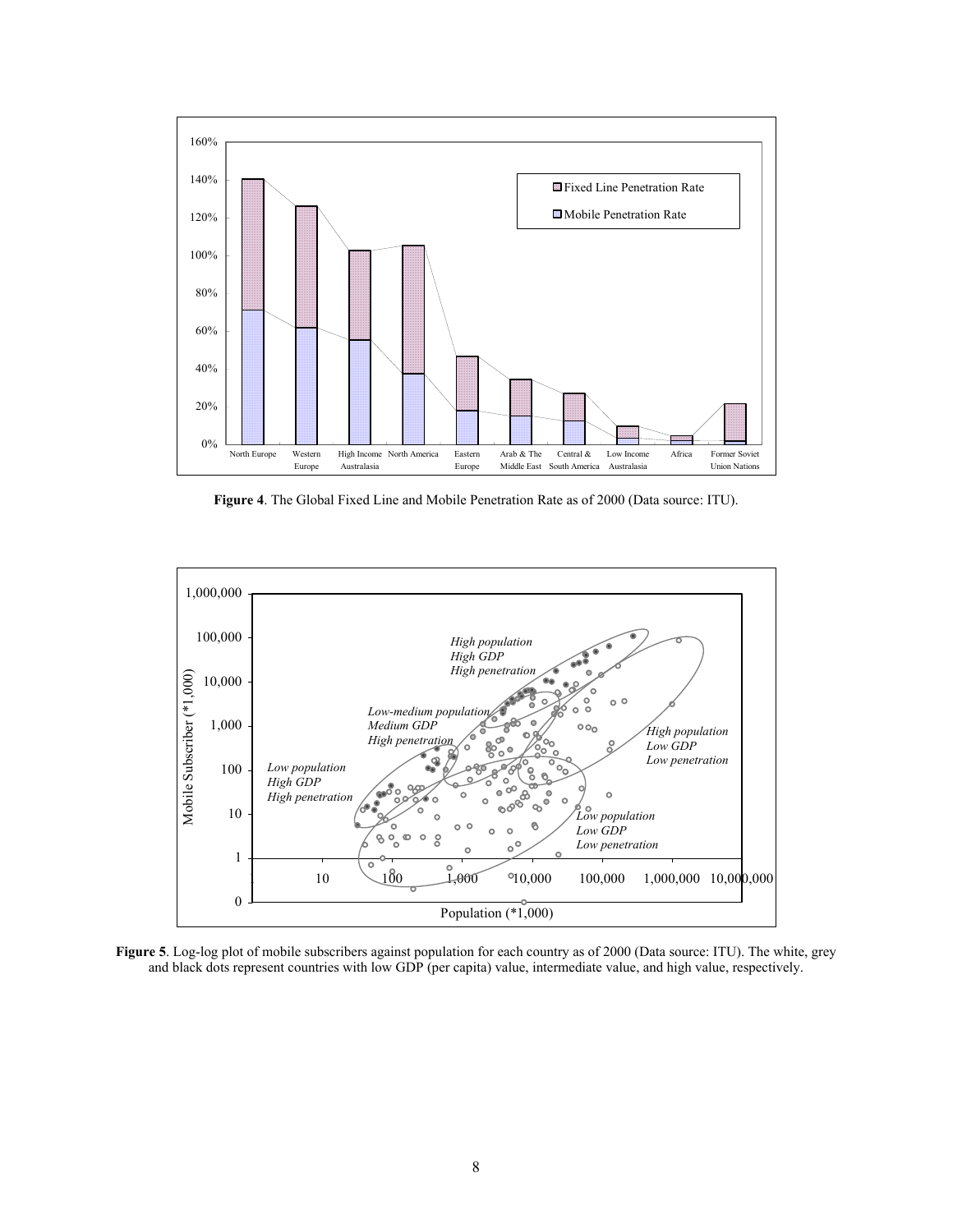

**Figure 6**. Log-log plot of mobile subscribers against population for countries in Europe as of 2000 (Data source: ITU).

In both figures, the more developed countries form an almost log-linear distribution towards the upper left, suggesting that they are already in a steady state (these are indicated as nations with high GDP in Figure 5 and West and North Europe in Figure 6 both of which can be predicted by a regression curve at  $R^2$  value of over 97%). These countries may still see a healthy growth in the number of devices subscribed, but this would exceed the total number of population who are likely to use mobile phones (e.g. excluding children under 10) suggesting that the surplus will be used as a secondary device where one user would have multiple handheld devices, possibly because of different functions they offer.

Countries with medium GDP per capita rate (e.g. East European countries) which are rapidly growing in its economic presence currently form a cluster between the superpowers and the smaller yet developed nations. This group may diminish as they gradually catch up with the developed country and come to form a combined cluster of high mobile subscription rate, although the current  $R^2$  value of 74% for its regression curve implies that this cluster is wider than the formers and may take more time before convergence.

The most controversial element would be the large cluster in the lower-right formed by less (and the least) developed countries which have low GDP figures and naturally low mobile penetration rates. Potentially, these nations may boost the mobile industry, especially in the case of nations with large population where even a small percentage increase would significantly affect the market.

These observations are rather superficial and speculative but are nonetheless confirmed in Figure 7, which shows the accumulative growth of mobile penetration rate within each continent or region can be categorised into three groups. The Northern European countries lead the first group where the rest of the Western Europe and the high income sector of Australasian nations are also catching up rapidly. North America is yet to reach the steepest penetration increase but is constantly increasing, and so are the other regions with a mixture of developed and less developed countries such as the Middle East, Eastern Europe and Central and South America, forming the second category of penetration growth. The last category consists of the least developed regions such as Africa, lower income sector of Australasia, as well as the former Soviet Union nations such as Armenia, Belarus and Russia.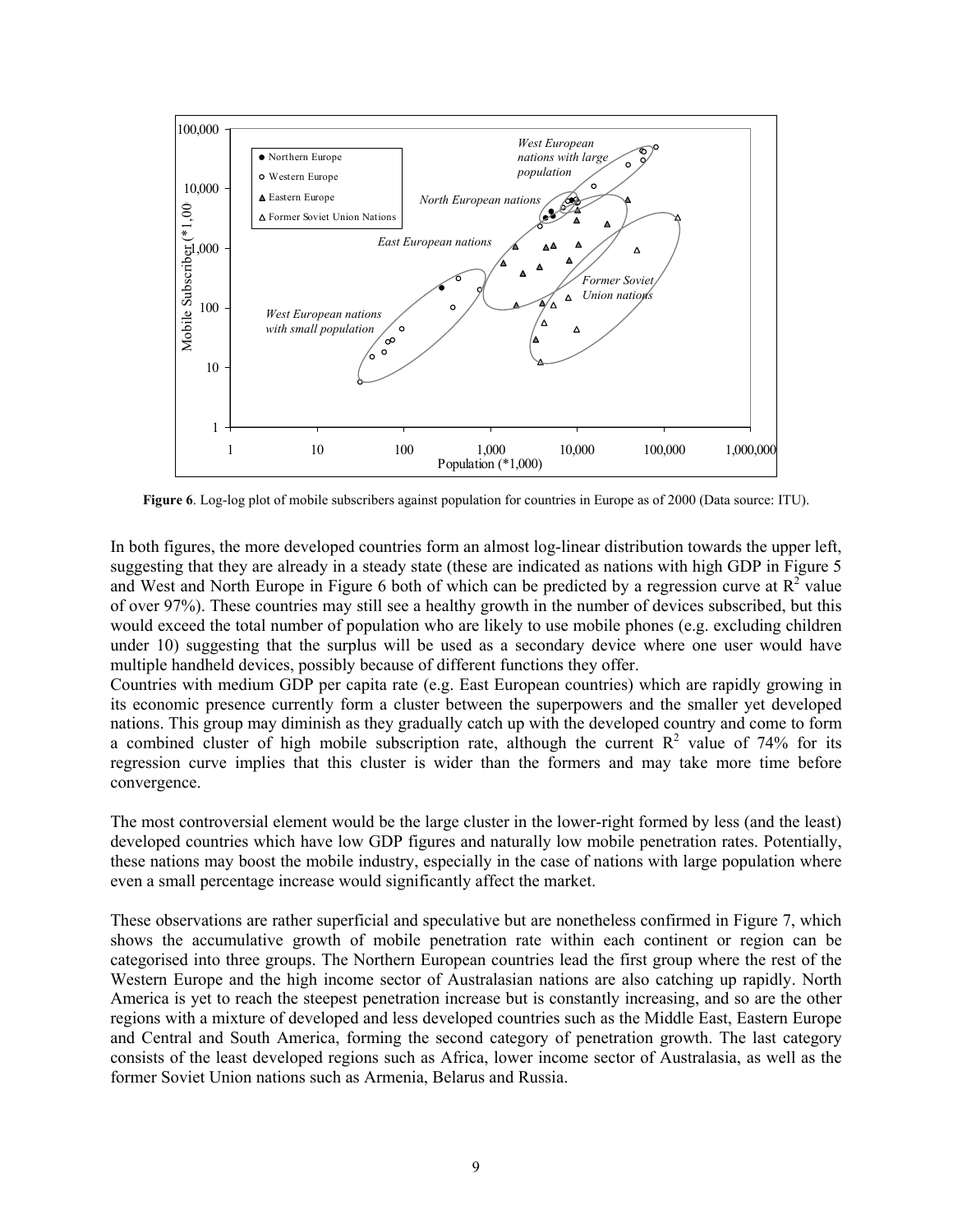The figure also shows the increasingly steep rise of overall penetration rate which can be divided roughly into short periods of 4-5 years between which there is a sudden increase in the penetration rate (possibly following the Kitchin's inventory cycle).



**Figure 7**. Accumulative Growth of Mobile Penetration Rate between 1980 and 2000 (Data source: ITU).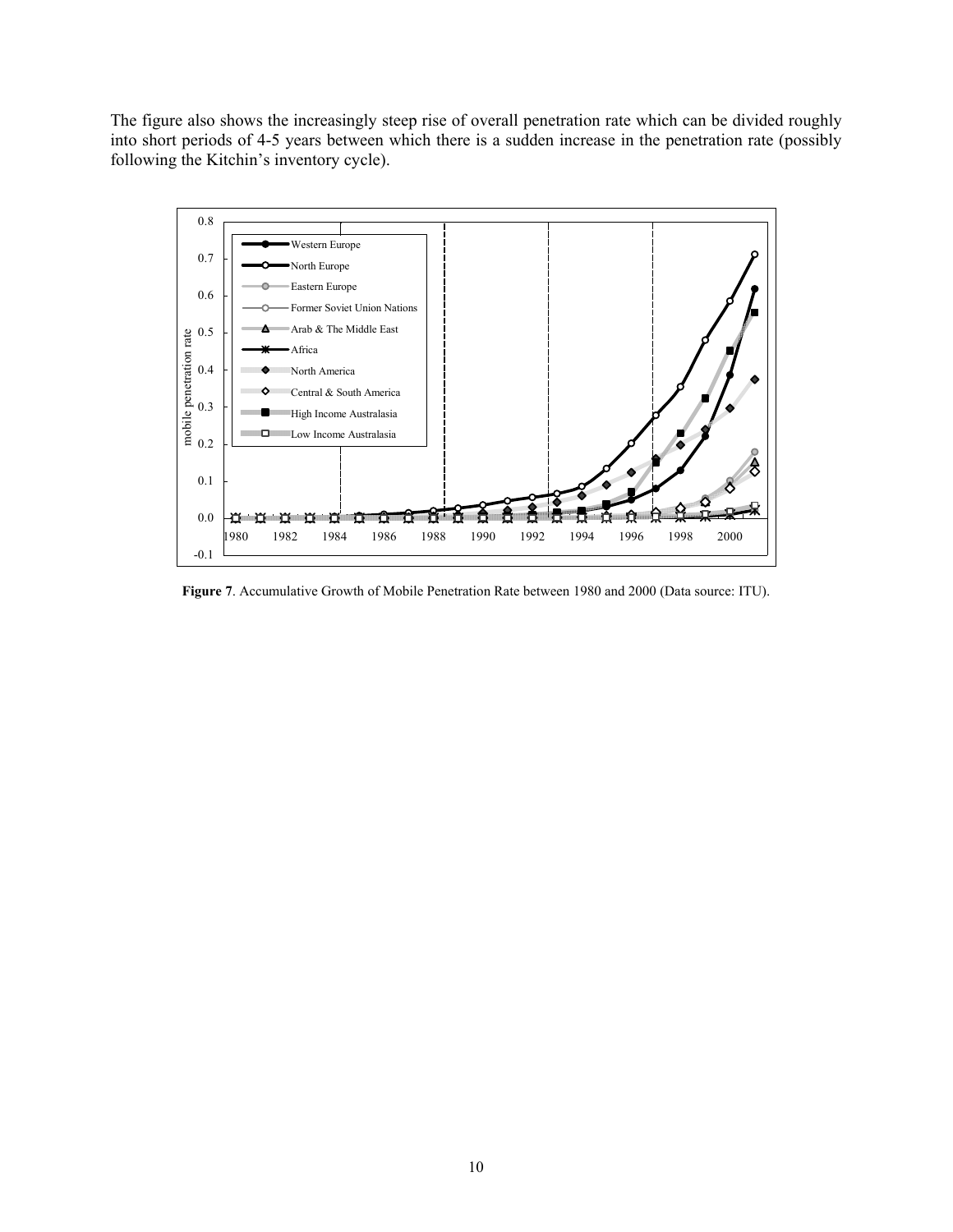## *Prediction of the Growth Trend in the Mobile Market*

In order to predict the growth of the mobile market, we apply a logistic regression model (please refer to the Appendix for details) to the annual data of mobile penetration rate between 1980 and 2000. Due to the dynamic nature and the sheer magnitude of data, the source data itself would, to some extent, inevitably consist of estimated values, and as this is combined with the high dimension of the parameter variables, the predictions made herewith are by no means accurate or decisive. We have nonetheless estimated the rough trend of how the mobile devices are likely to penetrate amongst markets in different parts of the world over the next ten years.

The model is based on the assumption that there is an upper boundary (ceiling) threshold of 100%, which effectively means that once the penetration rate reaches the ceiling, then the number of handheld device balance and its overall increase will follow the population growth. This would still account for an estimated rate of 120-170% of the actual users of handheld device (e.g. excluding children under 10), although the fluctuation would clearly depend on the demography of each region.



**Figure 8**. Prediction of the Mobile Penetration Rate over the Next Decade Using a Logistic Model.

Figure 8 shows one particular case of such prediction where the ceiling threshold is 100% and the growth rate also reflects the GDP increase within each region. The results indicate that the mobile market will come to a near saturated state in the developed countries within the next ten years or in even lesser time, and that even the least developed countries will also see the penetration figures of around 30%. Again, it should be noted that this prediction is based on the assumption that the mobile market will continue to grow under the current penetration rate.

That said, this figure indicates the rise of mobile and wireless society that will provide an ideal ground for the market penetration of LBS which will doubtless become one of the most popular utility for mobile users, provided that LBS-oriented technologies mature and deploy on time. But will these geographical information based methods truly prevail amongst other services? In the next section, we will speculate on this point through the analogy of diffusion model of GIS (geographical information systems and science), the geography-oriented techniques and science that are becoming increasingly important.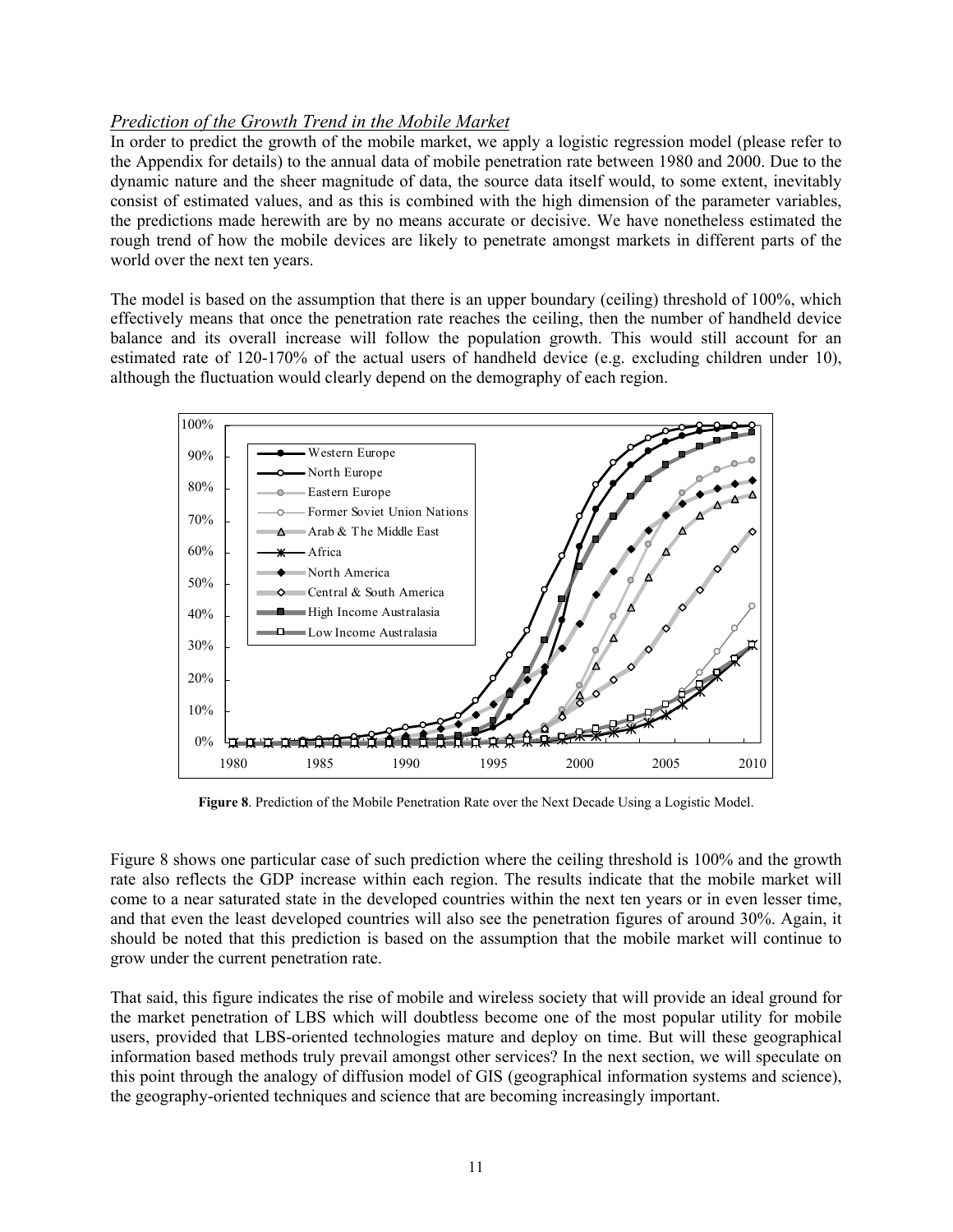

Impacts of LBS on Spatial Behaviours and Geographical Locations

**Figure 9**. Increase in the Revenue of ESRI, the Leading GIS Software Vendor.

The growth of the GIS industry can be illustrated by considering the recent history of ESRI – perhaps the largest GIS company world-wide. Longley *et al* (2001) suggest that this company has many more than three-quarters of a million licensees for its different products, and that this translates to about half a million active users at any one time. ESRI incomes have risen at a compound rate of between 15% and 20% over the last decade, with the financial year 2000 revenues being \$400 million; if the revenues of the partly owned ESRI 'franchises' in other countries are added in, the total revenue comfortably exceeds half a billion US dollars (Figure 9).



**Figure 10**. Increase in the Number of Attendance at the Annual ESRI User's Conference.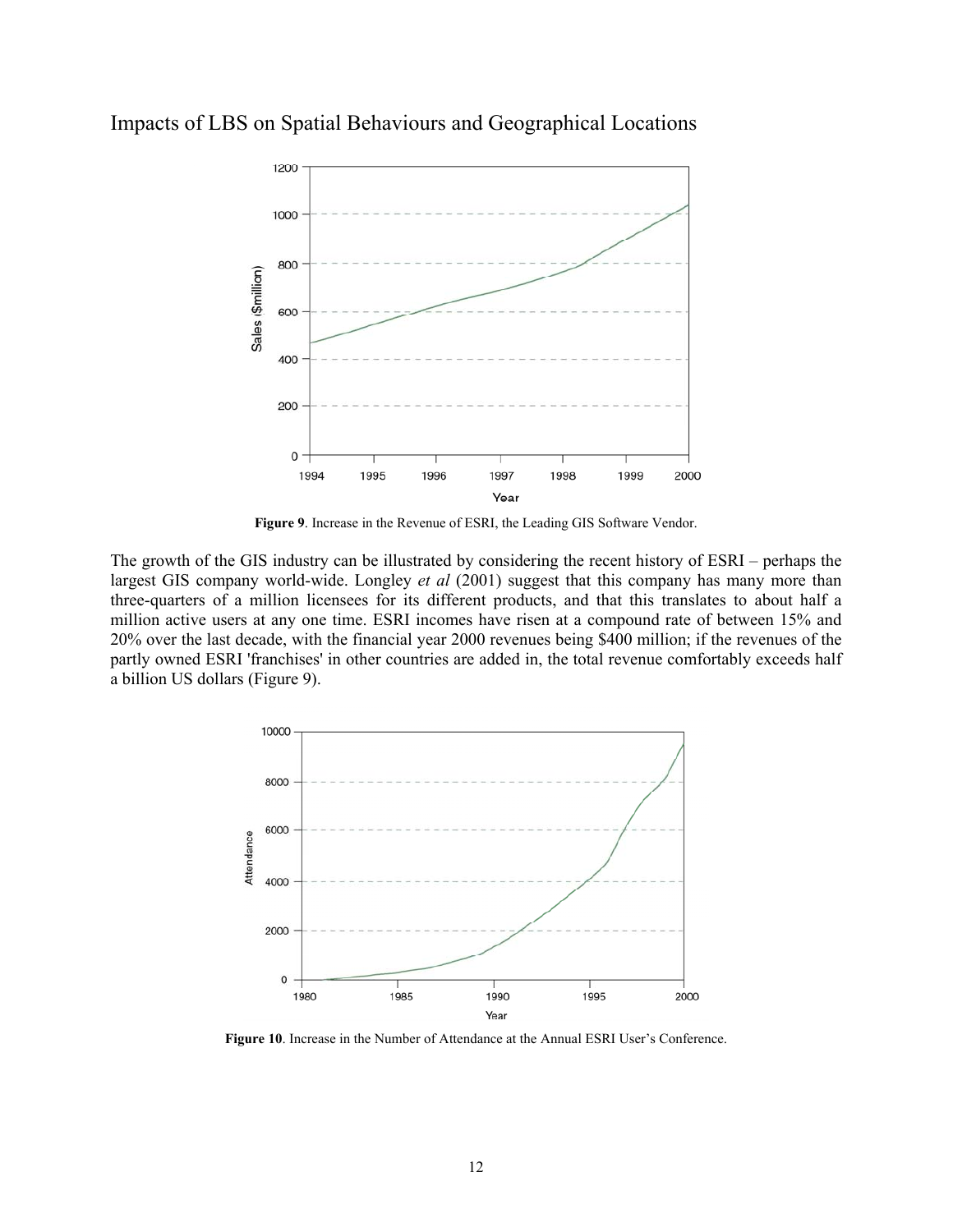Another indicator of growth has been the numbers attending their annual conference: Figure 10 shows how this has changed from 23 attendees in 1981 to over 10,000 in 2000 – in many ways an allegory for GIS as a whole. The company also estimates that their activities leverage at least 15 times the revenues they get in terms of staff, hardware, training and other expenditures on the part of the users. All of this suggests that ESRI alone generates expenditures of between \$5 and \$6 billion annually.

If we add to this the known market share of other vendors and their own leverage, the total expenditure on GIS and related activities worldwide cannot be much less than \$15 to 20 billion. Depending on how wide is the definition of GIS, it could be much higher still (e.g. if the finances of both commercial and military satellites is included). Given the number of ESRI licenses, those of other commercial firms, use of 'free software' provided by governments and other parties plus the illegal, unlicensed copying and use of commercial software which still occurs, the likely number of active GIS users must be well over one million people world-wide – perhaps 1.5 to 2 million. At least double that number of individuals will have had some direct experience of GIS and perhaps an order of magnitude more people (i.e. well over 10 million) will have heard about it and perhaps used passive Web services such as local mapping.

This illustrates the degree to which support for our day-to-day activities requires a vast array of organizations to answer the fundamental question, *where?* Today, more and more individuals and organizations find themselves using GIS to answer this question, for a number of reasons:

- Wider availability of GIS through the Internet, as well as on organization-wide local area networks.
- Reductions in the price of GIS hardware and software, because economies of scale are realized by a fast-growing market.
- Greater awareness of why decision making has a geographic dimension. GIS is now part of mainstream learning -- it is estimated that over 1000 universities now teach degreelevel courses in GIS, in addition to the countless number of other courses that make reference to it.
- Greater ease of user interaction, using standard windowing environments.
- Better technology to support applications, specifically in terms of visualization, data management and analysis, and linkage to other software.
- The proliferation of geographically referenced digital data. This has arisen through the routine use of Global Positioning System (GPS) technology at high resolutions, the proliferation of value-added resellers (VARs) who update, edit, and otherwise increase the value of existing data, and the accumulation and maintenance of data by mapping organizations, census agencies, and environmental organizations.
- Availability of packaged applications, which are available commercially off-the-shelf (COTS) or 'ready to run out of the box'.
- Development of research procedures and operational workflows that are built around GIS in fields as diverse as local-government land-parcel development, business location, and climatic modelling.

The applications of GIS applications may be classified as traditional, developing, and new. Traditional GIS application fields include military, government, education, and utilities. The mid 1990s saw the development of contemporary business uses, such as banking and financial services, transportation logistics, real estate, and market analysis. The early years of the 21st Century are seeing new forwardlooking application areas in small office/home office (SOHO) and personal or consumer applications.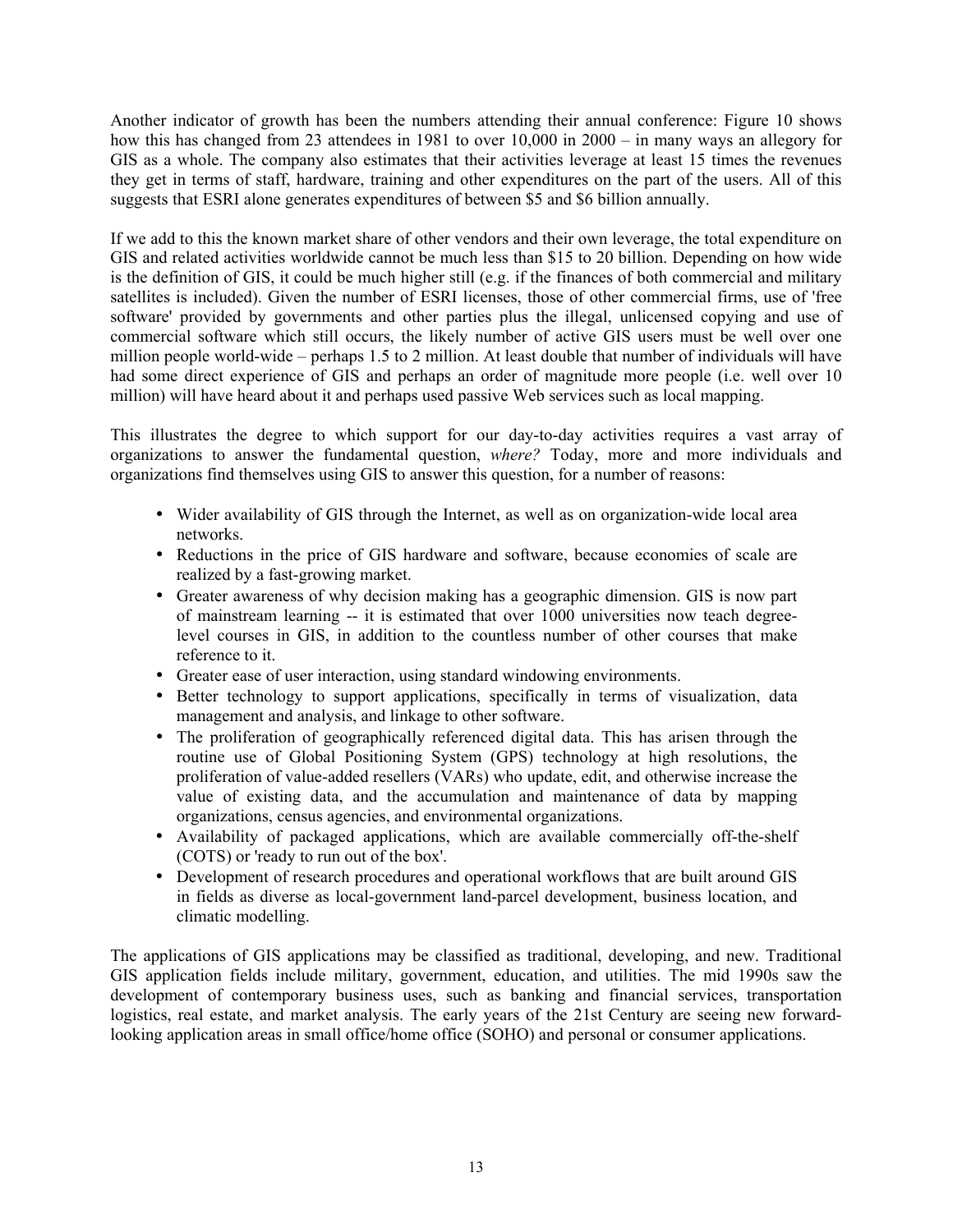A further way to examine trends in GIS applications is to examine the diffusion of GIS use. Figure 11 shows the classic model of GIS diffusion originally developed by Everett Rogers (Rogers 1995). Rogers' model divides the adopters of an innovation into five categories:

- Venturesome Innovators willing to accept risks and sometimes regarded as oddballs.
- Respectable Early Adopters regarded as opinion formers or 'role models'.
- Deliberate Early Majority willing to consider adoption only after peers have adopted.
- Sceptical Late Majority overwhelming pressure from peers is needed before adoption occurs.
- Traditional Laggards people oriented to the past.



**Figure 11**. A Schematic Outline of a Diffusion Model of the Development of GIS (Rogers 1995).

GIS seems to be in the transition between the Early Majority and the Late Majority stages. The Innovators who dominated the field in the 1970s were typically based in universities and research organizations. The Early Adopters were the users of the 1980s, many of whom were in government and military establishments. The Early Majority, typically in private businesses, came to the fore in the mid-1990s. A wide range of motivations underpins the use of GIS, although it is possible to identify a number of common themes (Longley *et al.* 2001). Applications dealing with day-to-day issues typically focus on very practical concerns such as cost effectiveness, service provision, system performance, competitive advantage, and database creation, access, and use. Other, more strategic applications are more concerned with creating and evaluating scenarios under a range of circumstances.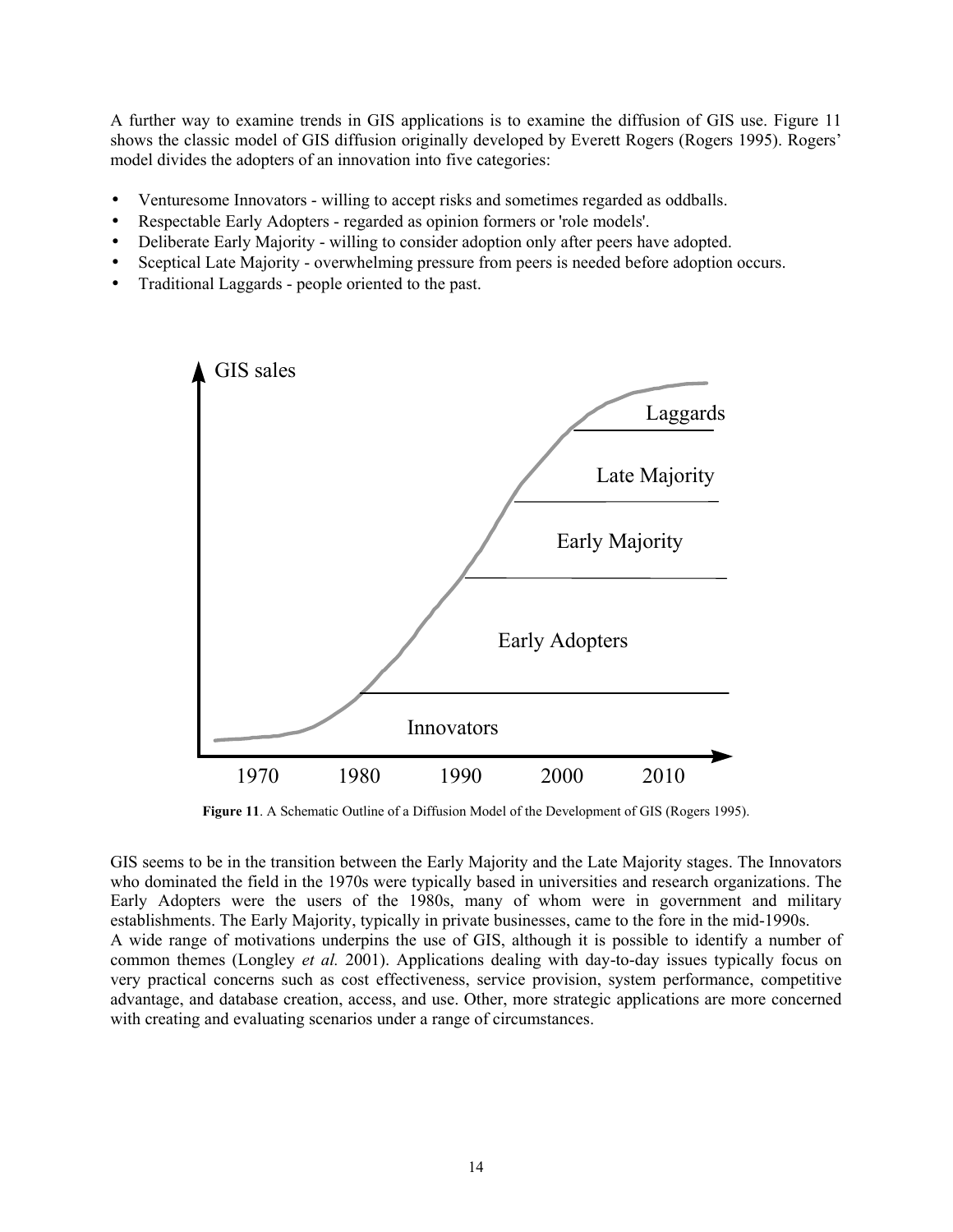## **Conclusions**

In this paper, we studied the impact and penetration of Location-based services through the analogy of diffusion model and the Kondratieff cycles. We reviewed the growth and penetration of mobile industry and then applied logistic-type forecasting which is based on classic diffusion-innovation trends to predict the impact of technologies. Assuming that the LBS-related technologies will grow in a similar fashion as they follow the same innovation wave as the handheld devices and other mobile hardware, we drew on the growth of mobile industry to predict the impact of LBS. We also observed some of the growing elements in the field of GIS which is the key element to support the evolution of LBS.

The success of these technologies naturally depends on the intersection of different growth profiles associated with hardware, networks, software, and data. In fact, the market for LBS and other related services is wide and diverse, involving many kinds of fixed devices and networks as well as wireless applications. It has been popularly envisaged that such services will rapidly take off in the next 5 years as networks, hand-held devices, geographic information systems technology in the form of software and data begin to converge. Our preliminary prediction supports this view in that LBS-enabled devices will penetrate well within the next 10 years following the penetration of WAP-enabled mobile devices and the deployment of online GIS and other geographical information-oriented services.

The study provides a preliminary prediction result and would certainly benefit from further analysis. For instance, whilst the difference in the economic condition of each part of the world would naturally affect the penetration of LBS and the growth of its market, but there are also other elements such as the cultural and language context as well as the demography of the area. It should be also cross-examined more carefully with the predicted growth and development of various LBS-type software features which are crucial to the success of LBS, and we hope to cover these grounds in our future studies.

#### References

Bastiaansen A. (2001) LBS industry needs MAGIC to grow. *GI News*, April/May Issue: 6.

- Bishr Y. (2000) Positioning position technology in the new mobile marketplace. Sun Microsystems (available from www.jlocationservices.com/company/Bishr/PositioningPositionTechnology.html as of May 2001).
- Brimicombe A.J. (2002) GIS: Where are the frontiers now? *Proceedings for GIS 2002*, Bahrain, pp. 33-45.

Castells M. (1989) *The Informational City*, Oxford: Blackwell.

- Castells M. (2000) *The Rise of The Network Society (2nd edition)*, Oxford: Blackwell.
- Coleman M. (2001) Role reversal: can GIS breathe life into LBS. *GI News*, September Issue: 47-48.
- Federal Communications Commission (2001) FCC wireless 911 requirements (available from www.fcc.gov/e911/ as of January 2002).
- Graham S. and Marvin S. (1996) *Telecommunications and the City*, London: Routledge.
- Hall P. and Preston P. (1988) *The Carrier Wave: New Information Technology and The Geography of Innovation 1846-2003*, London: Unwin Hyman.

Hunter P. (2001) Location, location, location. *Computer Weekly*, May Issue: 64.

- Kondratieff N.D. (1935) The long waves in economic life. *The Reviews of Economic Statistics* **17**: 105-115.
- Longley P., Goodhcild M.F., Maguire D.J. and Rhind D.W. (eds.) (2001) *Geographical Information Systems*, 2<sup>nd</sup> edition, Chichester: John Wiley&Sons.
- Maguire D. (2001) Mobile geographic services come of age. *GeoInformatics*, March Issue: 6-9.
- Mountain D. and Raper J. (2000) Designing geolocation services for next generation mobile phone systems. *Proceedings for GIS 2000*, Earls Court (Workshop2.4, on CD-ROM).
- Mountain D. and Raper J. (2001) Spatio-temporal representations of individual human movement for personalising Location Based Services. *Proceedings for GISRUK 2001*, University of Glamorgan, pp. 579-582.

National Research Council (1997) *The Future of Spatial Data and Society*. National Research Council, Washington D.C.

- Okunuki K., Itoh S., Okabe A., Goto Y., Kaneko T., Shinoaki S., Akita Y., Kotsubo H., Okita Y., Tatematsu T. and Shiozaki G. (2001) A mobile GIS for fieldwork, *Abstracts of Symposium on Asia GIS 2001*, Tokyo, pp.20-21
- Rogers E.H. (1993) The diffusion of innovations model. In Masser I. and Onsurd H.J. (eds.) *Diffusion and Use of Geographic Information Technology*, Dordrecht: Kluwer, pp.9-24.

Sage A. (2001) Future positioning technologies and their application to the automotive sector. *The Journal of Navigation* **54**: 321-328. Schumpeter J.A. (1939) *Business Cycles*, New York: McGraw-Hill.

- van Es P. (2001) Where is the LBS industry heading to? *GI News*, April/May Issue: 3-5.
- Wilson J. (2001) The next frontier. *GeoEurope*, July Issue: 40-45.

Winter S., Pontikakis E. and Raubal M. (2001) LBS for real-time navigation. *GeoInformatics*, April/ May Issue: 6-8.